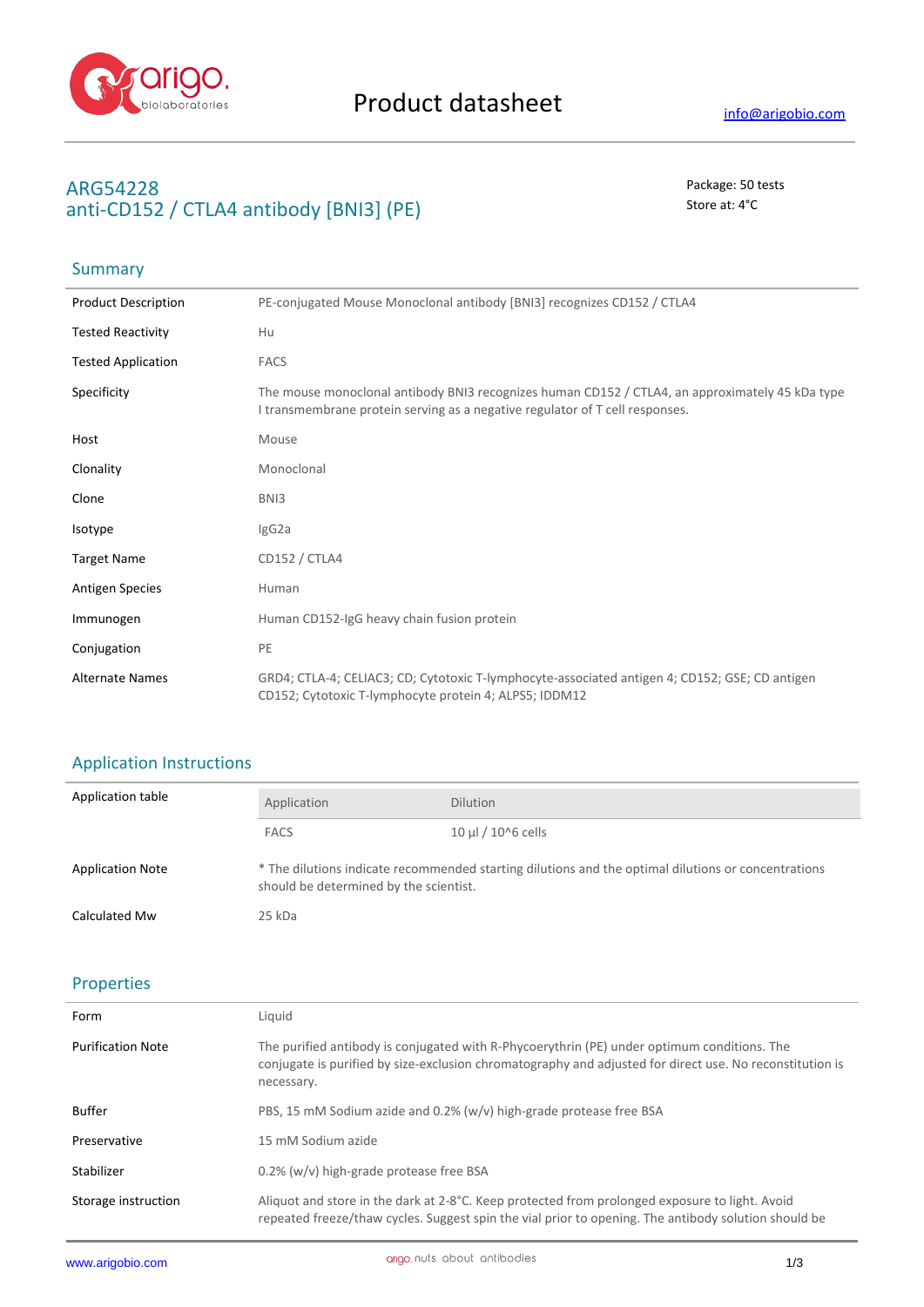gently mixed before use.

## Bioinformation

| Database links        | GenelD: 1493 Human                                                                                                                                                                                                                                                                                                                                                                                                                                                                                                                                                                                                         |
|-----------------------|----------------------------------------------------------------------------------------------------------------------------------------------------------------------------------------------------------------------------------------------------------------------------------------------------------------------------------------------------------------------------------------------------------------------------------------------------------------------------------------------------------------------------------------------------------------------------------------------------------------------------|
|                       | Swiss-port # P16410 Human                                                                                                                                                                                                                                                                                                                                                                                                                                                                                                                                                                                                  |
| Gene Symbol           | CTLA4                                                                                                                                                                                                                                                                                                                                                                                                                                                                                                                                                                                                                      |
| <b>Gene Full Name</b> | cytotoxic T-lymphocyte-associated protein 4                                                                                                                                                                                                                                                                                                                                                                                                                                                                                                                                                                                |
| Background            | CD152 / CTLA-4 is a homodimeric transmembrane protein similar to CD28 and binding the same<br>ligands, i.e. CD80 (B7.1) and CD86 (B7.2), but with higher affinity. Unlike CD28 with important<br>costimulating functions, CD152 acts as an important inhibitory receptor essential for modulation of the<br>immune system. CD152 / CTLA-4 becomes transiently expressed on activated T cells and its malfunction<br>can cause autoimmune diseases, such as insulin-dependent diabetes mellitus, Graves disease,<br>Hashimoto thyroiditis, celiac disease, systemic lupus erythematosus, or thyroid-associated orbitopathy. |
| Function              | Inhibitory receptor acting as a major negative regulator of T-cell responses. The affinity of CTLA4 for its<br>natural B7 family ligands, CD80 and CD86, is considerably stronger than the affinity of their cognate<br>stimulatory coreceptor CD28. [UniProt]                                                                                                                                                                                                                                                                                                                                                             |
| Research Area         | Developmental Biology antibody; Immune System antibody                                                                                                                                                                                                                                                                                                                                                                                                                                                                                                                                                                     |

Images



#### **ARG54228 anti-CD152 / CTLA4 antibody [BNI3] (PE) FACS image**

Flow Cytometry: PHA stimulated human peripheral whole blood stained with ARG54228 anti-CD152 / CTLA4 antibody [BNI3] (PE) (10 µl reagent / 100 µl of peripheral whole blood).



#### **ARG54228 anti-CD152 / CTLA4 antibody [BNI3] (PE) FACS image**

Flow Cytometry: PHA stimulated human lymphocytes stained with ARG54228 anti-CD152 / CTLA4 antibody [BNI3] (PE) (10 µl reagent / 100 µl of peripheral whole blood) and ARG54302 anti-CD3 antibody [UCHT1] (APC) (10 µl reagent / 100 µl of peripheral whole blood).